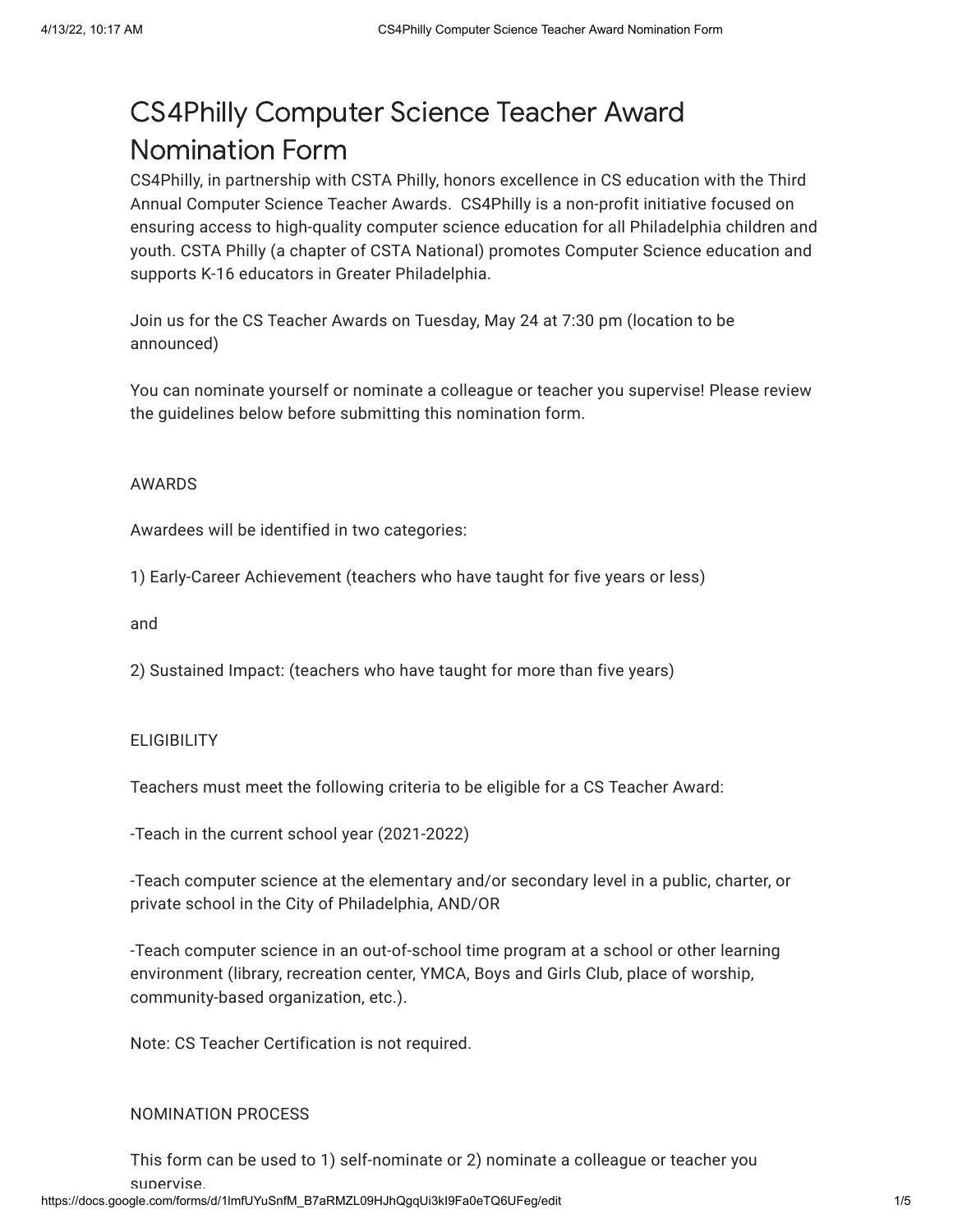-Those who self-nominate are required to submit with this nomination form one letter of support from the principal or supervisor.

-Those who nominate a colleague or teacher they supervise are strongly encouraged to consult with their nominee in order to provide specific and complete answers to the questions in this form.

Note: All applicants are strongly encouraged to download the form and complete all responses offline before working in the form online. Partially completed forms may not be saved in your browser. A PDF document of the form can be downloaded directly from this form or can be accessed at [https://www.cs4philly.org/cs-teacher-awards-2022.](https://www.google.com/url?q=https://www.cs4philly.org/cs-teacher-awards-2022&sa=D&source=editors&ust=1649863042798168&usg=AOvVaw1Ujxm9cBrNs17uF2ZnGXbb)

## TIMELINE

-Nominations Deadline: Monday, May 2

-Awards Announced/Applicants Notified: Monday, May 9

-Awards Ceremony: Tuesday, May 24 at 7:30 pm (location to be announced)

-Applicant Interest Session (online): Thursday, April 21 5:00 – 6:00 pm (email below to register)

# CONTACT

For assistance or to register for the interest session, email *[info@cs4philly.org](mailto:info@cs4philly.org)* The form can also be accessed at [www.cs4philly.org](https://www.google.com/url?q=http://www.cs4philly.org&sa=D&source=editors&ust=1649863042798284&usg=AOvVaw2FSgFe5C-inlkuwvo54t5n)

## \* Required

# 1. Email \*

About You/Your Nominee Please see requirements and guidelines above for those who are self-nominating and for those who are nominating someone else.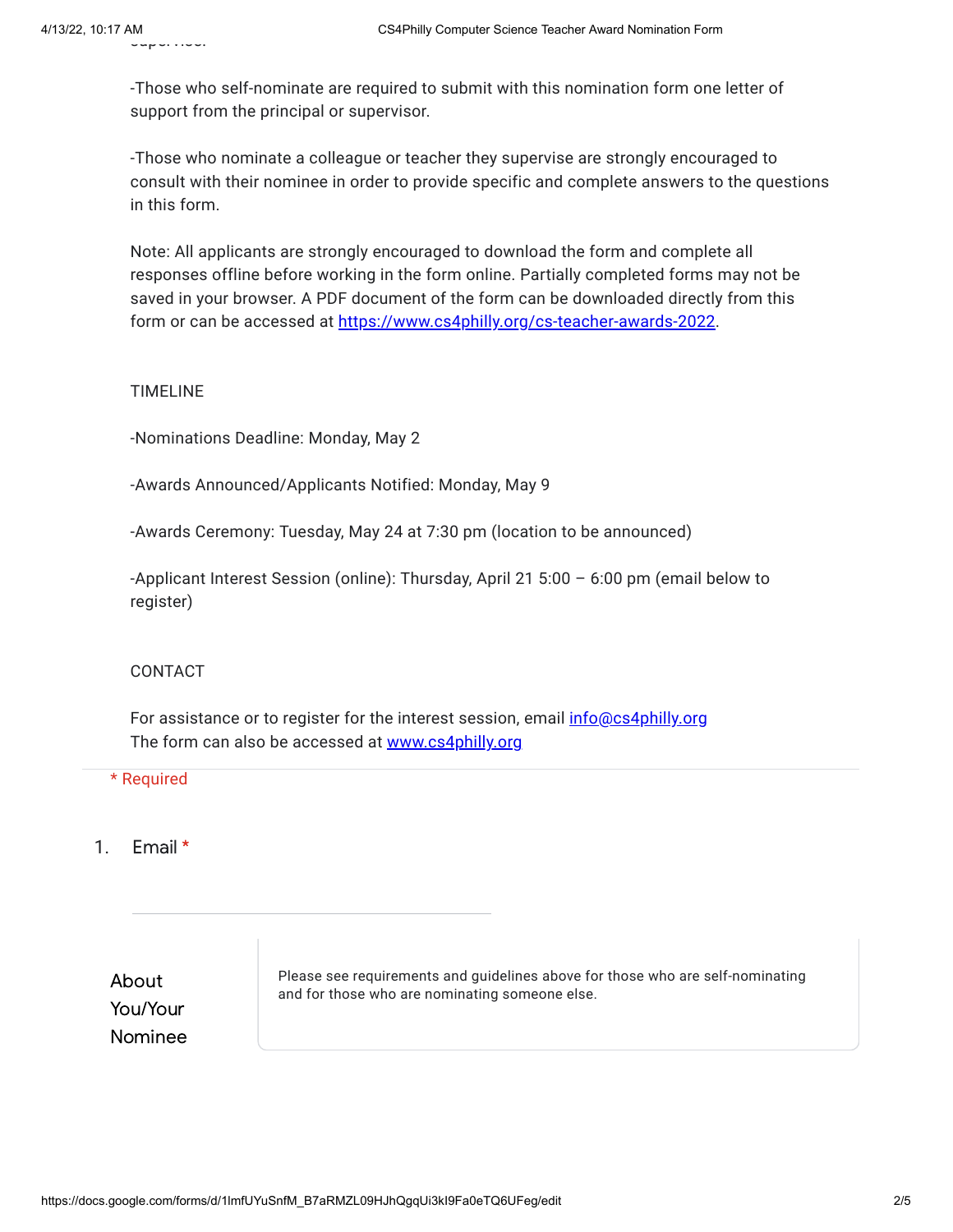2. Who is submitting? \*

*Mark only one oval.*



) I am nominating a teacher

- 3. Nominee Name \*
- 4. School or Program Name \*
- 5. Name of Nominee's School/Program Supervisor \*
- 6. Email Address of Nominee's School/Program Supervisor \*
- 7. Name of Person Submitting the Nomination (if not the nominee or school/program supervisor)
- 8. Email Address of Person Submitting the Nomination (if not the nominee or school/program supervisor)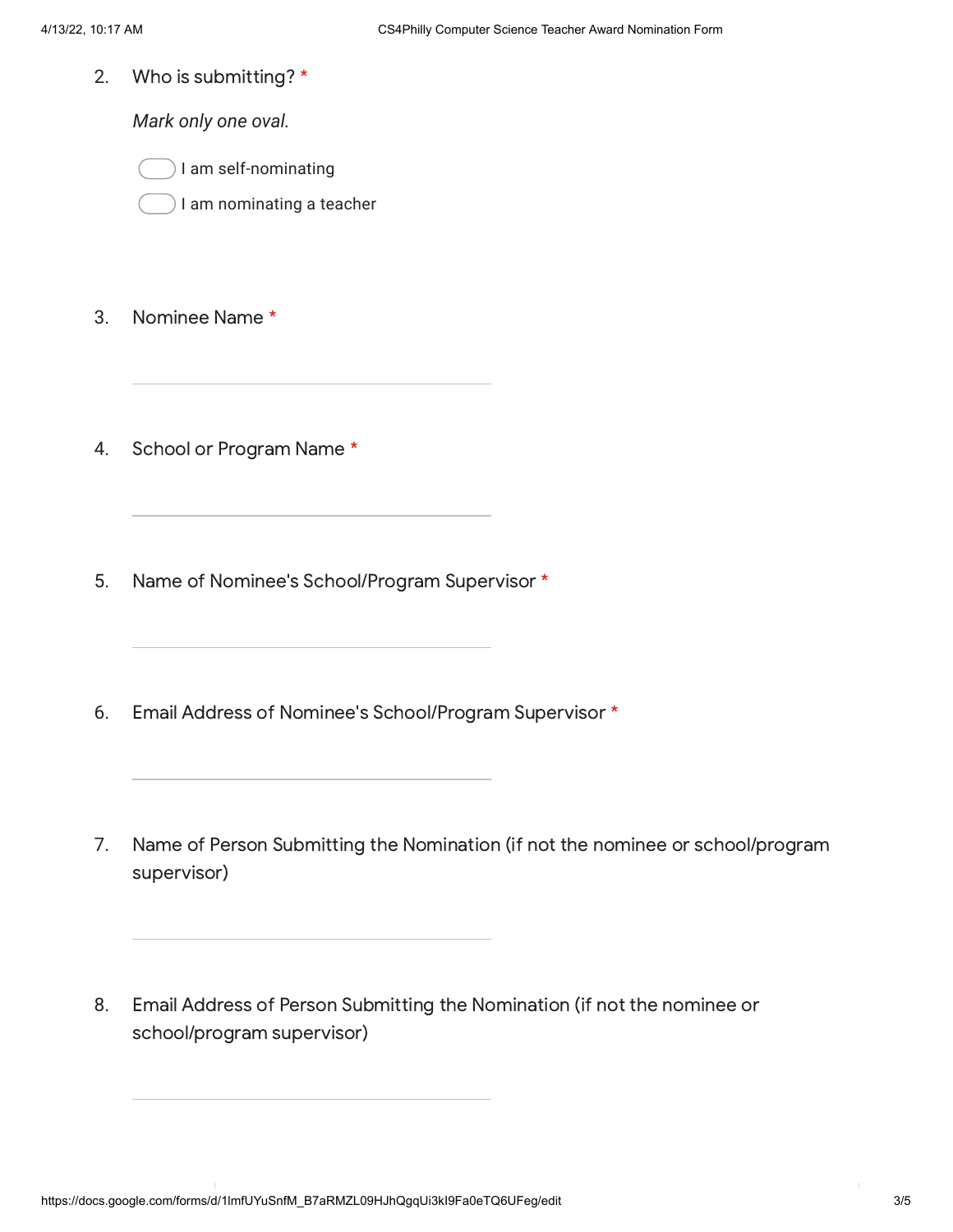**Teaching** & Learning

For the following essay questions, tell us about how you/your nominee teaches in formal and/or informal learning environments. For all questions, we're looking for stories from classrooms and advising situations. Don't just give headlines and the usual big-picture responses. Tell about the specific work and the effects of this work on students. Be specific; details are more helpful than broad generalizations. (Each response should be 500 words or less).

9. How do you/your nominee make sure that their classes attract, include and inspire all students? How do you/your nominee recruit students as part of the movement to broaden participation in computing to girls and under-represented minorities in tech? What are some of your/your nominees successes? \*

10. What successes have you/your nominee had supporting beginners and/or struggling students in CS and related courses? How do you/your nominee inspire and motivate students to persist in problem solving? \*

11. How do you/your nominee support, promote and elevate the most accomplished and invested students? Please share a significant student success story. \*